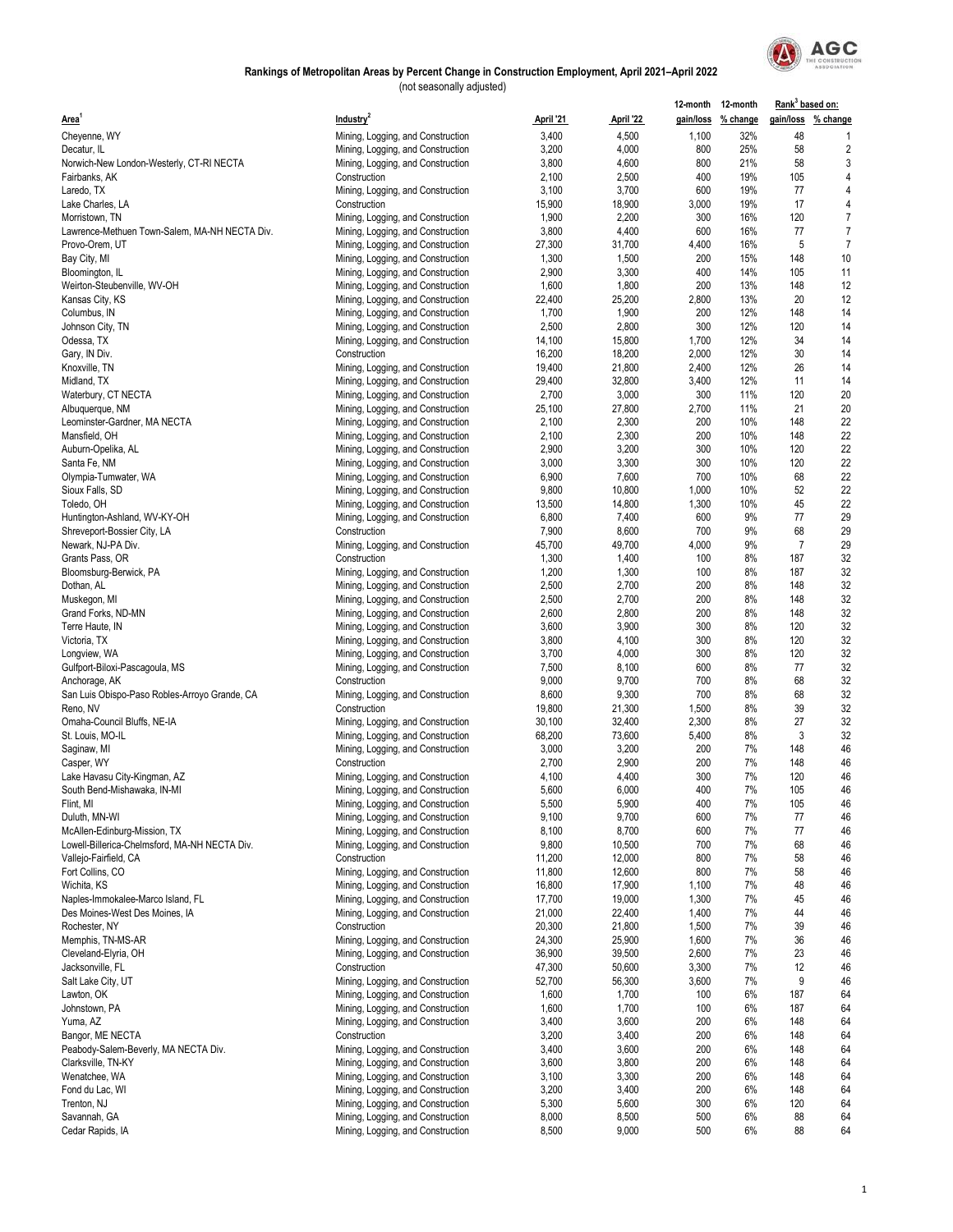

|                                                         |                                   |           |           |        | 12-month 12-month  | Rank <sup>3</sup> based on: |     |
|---------------------------------------------------------|-----------------------------------|-----------|-----------|--------|--------------------|-----------------------------|-----|
| Area <sup>1</sup>                                       | Industry <sup>2</sup>             | April '21 | April '22 |        | gain/loss % change | gain/loss % change          |     |
| Canton-Massillon, OH                                    | Mining, Logging, and Construction | 8,100     | 8,600     | 500    | 6%                 | 88                          | 64  |
| Lubbock, TX                                             | Mining, Logging, and Construction | 8,900     | 9,400     | 500    | 6%                 | 88                          | 64  |
| Waco, TX                                                | Mining, Logging, and Construction | 8,000     | 8,500     | 500    | 6%                 | 88                          | 64  |
| Salisbury, MD-DE                                        | Mining, Logging, and Construction | 9,500     | 10,100    | 600    | 6%                 | 77                          | 64  |
| Salem, OR                                               | Construction                      | 12,500    | 13,200    | 700    | 6%                 | 68                          | 64  |
| Dayton, OH                                              | Mining, Logging, and Construction | 13,500    | 14,300    | 800    | 6%                 | 58                          | 64  |
| Allentown-Bethlehem-Easton, PA-NJ                       | Mining, Logging, and Construction | 13,200    | 14,000    | 800    | 6%                 | 58                          | 64  |
| Beaumont-Port Arthur, TX                                | Mining, Logging, and Construction | 16,000    | 17,000    | 1,000  | 6%                 | 52                          | 64  |
| Detroit-Dearborn-Livonia, MI Div.                       | Mining, Logging, and Construction | 21,400    | 22,700    | 1,300  | 6%                 | 45                          | 64  |
| Birmingham-Hoover, AL                                   | Construction                      | 28,000    | 29,700    | 1,700  | 6%                 | 34                          | 64  |
| San Francisco-Redwood City-South San Francisco, CA Div. | Construction                      | 41,200    | 43,700    | 2,500  | 6%                 | 25                          | 64  |
| Cincinnati, OH-KY-IN                                    |                                   | 49,300    | 52,300    | 3,000  | 6%                 | 17                          | 64  |
|                                                         | Mining, Logging, and Construction |           |           |        |                    |                             |     |
| Nashville-Davidson--Murfreesboro--Franklin, TN          | Mining, Logging, and Construction | 51,800    | 54,900    | 3,100  | 6%                 | 14                          | 64  |
| Boston-Cambridge-Newton, MA NECTA Div.                  | Mining, Logging, and Construction | 71,900    | 76,000    | 4,100  | 6%                 | 6                           | 64  |
| Dallas-Plano-Irving, TX Div.                            | Mining, Logging, and Construction | 145,900   | 155,100   | 9,200  | 6%                 | $\overline{2}$              | 64  |
| Houston-The Woodlands-Sugar Land, TX                    | Construction                      | 209,500   | 222,500   | 13,000 | 6%                 | $\mathbf{1}$                | 64  |
| Sierra Vista-Douglas, AZ                                | Mining, Logging, and Construction | 1,900     | 2,000     | 100    | 5%                 | 187                         | 91  |
| Michigan City-La Porte, IN                              | Mining, Logging, and Construction | 1,900     | 2,000     | 100    | 5%                 | 187                         | 91  |
| Elizabethtown-Fort Knox, KY                             | Mining, Logging, and Construction | 2,200     | 2,300     | 100    | 5%                 | 187                         | 91  |
| Jackson, MI                                             | Mining, Logging, and Construction | 2,100     | 2,200     | 100    | 5%                 | 187                         | 91  |
| Lima, OH                                                | Mining, Logging, and Construction | 1,900     | 2,000     | 100    | 5%                 | 187                         | 91  |
| Cleveland, TN                                           | Mining, Logging, and Construction | 1,900     | 2,000     | 100    | 5%                 | 187                         | 91  |
| Redding, CA                                             | Mining, Logging, and Construction | 4,400     | 4,600     | 200    | 5%                 | 148                         | 91  |
| Pueblo, CO                                              | Mining, Logging, and Construction | 3,800     | 4,000     | 200    | 5%                 | 148                         | 91  |
| Sebastian-Vero Beach, FL                                | Mining, Logging, and Construction | 4,400     | 4,600     | 200    | 5%                 | 148                         | 91  |
| Elkhart-Goshen, IN                                      | Mining, Logging, and Construction | 3,900     | 4,100     | 200    | 5%                 | 148                         | 91  |
| Hagerstown-Martinsburg, MD-WV                           | Mining, Logging, and Construction | 4,100     | 4,300     | 200    | 5%                 | 148                         | 91  |
| Mount Vernon-Anacortes, WA                              | Mining, Logging, and Construction | 4,100     | 4,300     | 200    | 5%                 | 148                         | 91  |
| Yakima, WA                                              | Mining, Logging, and Construction | 4,100     | 4,300     | 200    | 5%                 | 148                         | 91  |
| Grand Junction, CO                                      | Mining, Logging, and Construction | 6,100     | 6,400     | 300    | 5%                 | 120                         | 91  |
|                                                         | Construction                      | 7,400     | 7,800     | 400    | 5%                 | 105                         | 91  |
| Eugene, OR                                              |                                   |           |           | 500    | 5%                 | 88                          |     |
| Huntsville, AL                                          | Mining, Logging, and Construction | 10,800    | 11,300    |        | 5%                 |                             | 91  |
| Framingham, MA NECTA Div.                               | Mining, Logging, and Construction | 9,400     | 9,900     | 500    |                    | 88                          | 91  |
| St. George, UT                                          | Mining, Logging, and Construction | 9,600     | 10,100    | 500    | 5%                 | 88                          | 91  |
| Akron, OH                                               | Mining, Logging, and Construction | 14,100    | 14,800    | 700    | 5%                 | 68                          | 91  |
| Wilmington, DE-MD-NJ Div.                               | Mining, Logging, and Construction | 16,900    | 17,700    | 800    | 5%                 | 58                          | 91  |
| New Orleans-Metairie, LA                                | Construction                      | 28,000    | 29,500    | 1,500  | 5%                 | 39                          | 91  |
| Kansas City, MO                                         | Mining, Logging, and Construction | 32,100    | 33,600    | 1,500  | 5%                 | 39                          | 91  |
| Silver Spring-Frederick-Rockville, MD Div.              | Mining, Logging, and Construction | 32,400    | 34,000    | 1,600  | 5%                 | 36                          | 91  |
| Raleigh, NC                                             | Mining, Logging, and Construction | 43,700    | 46,000    | 2,300  | 5%                 | 27                          | 91  |
| San Jose-Sunnyvale-Santa Clara, CA                      | Construction                      | 51,200    | 53,800    | 2,600  | 5%                 | 23                          | 91  |
| Fort Worth-Arlington, TX Div.                           | Mining, Logging, and Construction | 72,600    | 76,400    | 3,800  | 5%                 | 8                           | 91  |
| Seattle-Bellevue-Everett, WA Div.                       | Construction                      | 102,700   | 108,100   | 5,400  | 5%                 | 3                           | 91  |
| Flagstaff, AZ                                           | Mining, Logging, and Construction | 2,800     | 2,900     | 100    | 4%                 | 187                         | 118 |
| Owensboro, KY                                           | Mining, Logging, and Construction | 2,300     | 2,400     | 100    | 4%                 | 187                         | 118 |
| Portsmouth, NH-ME NECTA                                 | Mining, Logging, and Construction | 2,800     | 2,900     | 100    | 4%                 | 187                         | 118 |
| Glens Falls, NY                                         | Mining, Logging, and Construction | 2,600     | 2,700     | 100    | 4%                 | 187                         | 118 |
| Texarkana, TX-AR                                        | Mining, Logging, and Construction | 2,800     | 2,900     | 100    | 4%                 | 187                         | 118 |
| Wichita Falls, TX                                       | Mining, Logging, and Construction | 2,700     | 2,800     | 100    | 4%                 | 187                         | 118 |
| Idaho Falls, ID                                         | Mining, Logging, and Construction | 5,000     | 5,200     | 200    | 4%                 | 148                         | 118 |
| Rockford, IL                                            | Mining, Logging, and Construction | 5,200     | 5,400     | 200    | 4%                 | 148                         | 118 |
| Houma-Thibodaux, LA                                     | Construction                      | 4,800     | 5,000     | 200    | 4%                 | 148                         | 118 |
| Brockton-Bridgewater-Easton, MA NECTA Div.              | Mining, Logging, and Construction | 5,200     | 5,400     | 200    | 4%                 | 148                         | 118 |
| Manchester, NH NECTA                                    | Mining, Logging, and Construction | 5,300     | 5,500     | 200    | 4%                 | 148                         | 118 |
| Fayetteville, NC                                        | Mining, Logging, and Construction | 5,100     | 5,300     | 200    | 4%                 | 148                         | 118 |
| Burlington-South Burlington, VT NECTA                   | Mining, Logging, and Construction | 5,600     | 5,800     | 200    | 4%                 | 148                         | 118 |
| Visalia-Porterville, CA                                 |                                   | 7,100     | 7,400     | 300    | 4%                 | 120                         | 118 |
| St. Cloud, MN                                           | Mining, Logging, and Construction | 7,100     | 7,400     | 300    | 4%                 | 120                         |     |
|                                                         | Mining, Logging, and Construction |           |           |        |                    |                             | 118 |
| Bend-Redmond, OR                                        | Mining, Logging, and Construction | 7,900     | 8,200     | 300    | 4%                 | 120                         | 118 |
| Amarillo, TX                                            | Mining, Logging, and Construction | 7,600     | 7,900     | 300    | 4%                 | 120                         | 118 |
| Killeen-Temple, TX                                      | Mining, Logging, and Construction | 7,000     | 7,300     | 300    | 4%                 | 120                         | 118 |
| Davenport-Moline-Rock Island, IA-IL                     | Mining, Logging, and Construction | 9,500     | 9,900     | 400    | 4%                 | 105                         | 118 |
| Lafayette, LA                                           | Construction                      | 10,300    | 10,700    | 400    | 4%                 | 105                         | 118 |
| Lincoln, NE                                             | Mining, Logging, and Construction | 10,100    | 10,500    | 400    | 4%                 | 105                         | 118 |
| Asheville, NC                                           | Mining, Logging, and Construction | 9,800     | 10,200    | 400    | 4%                 | 105                         | 118 |
| Springfield, MA-CT NECTA                                | Mining, Logging, and Construction | 11,500    | 12,000    | 500    | 4%                 | 88                          | 118 |
| Chattanooga, TN-GA                                      | Mining, Logging, and Construction | 11,300    | 11,800    | 500    | 4%                 | 88                          | 118 |
| Stockton-Lodi, CA                                       | Construction                      | 13,700    | 14,300    | 600    | 4%                 | 77                          | 118 |
| Fresno, CA                                              | Construction                      | 19,800    | 20,500    | 700    | 4%                 | 68                          | 118 |
| Tulsa, OK                                               | Construction                      | 24,400    | 25,300    | 900    | 4%                 | 55                          | 118 |
| Miami-Miami Beach-Kendall, FL Div.                      | Construction                      | 52,200    | 54,300    | 2,100  | 4%                 | 29                          | 118 |
| Nassau County-Suffolk County, NY Div.                   | Mining, Logging, and Construction | 77,400    | 80,300    | 2,900  | 4%                 | 19                          | 118 |
| Portland-Vancouver-Hillsboro, OR-WA                     | Construction                      | 75,600    | 78,700    | 3,100  | 4%                 | 14                          | 118 |
| Sacramento--Roseville--Arden-Arcade, CA                 | Construction                      | 74,000    | 77,300    | 3,300  | 4%                 | 12                          | 118 |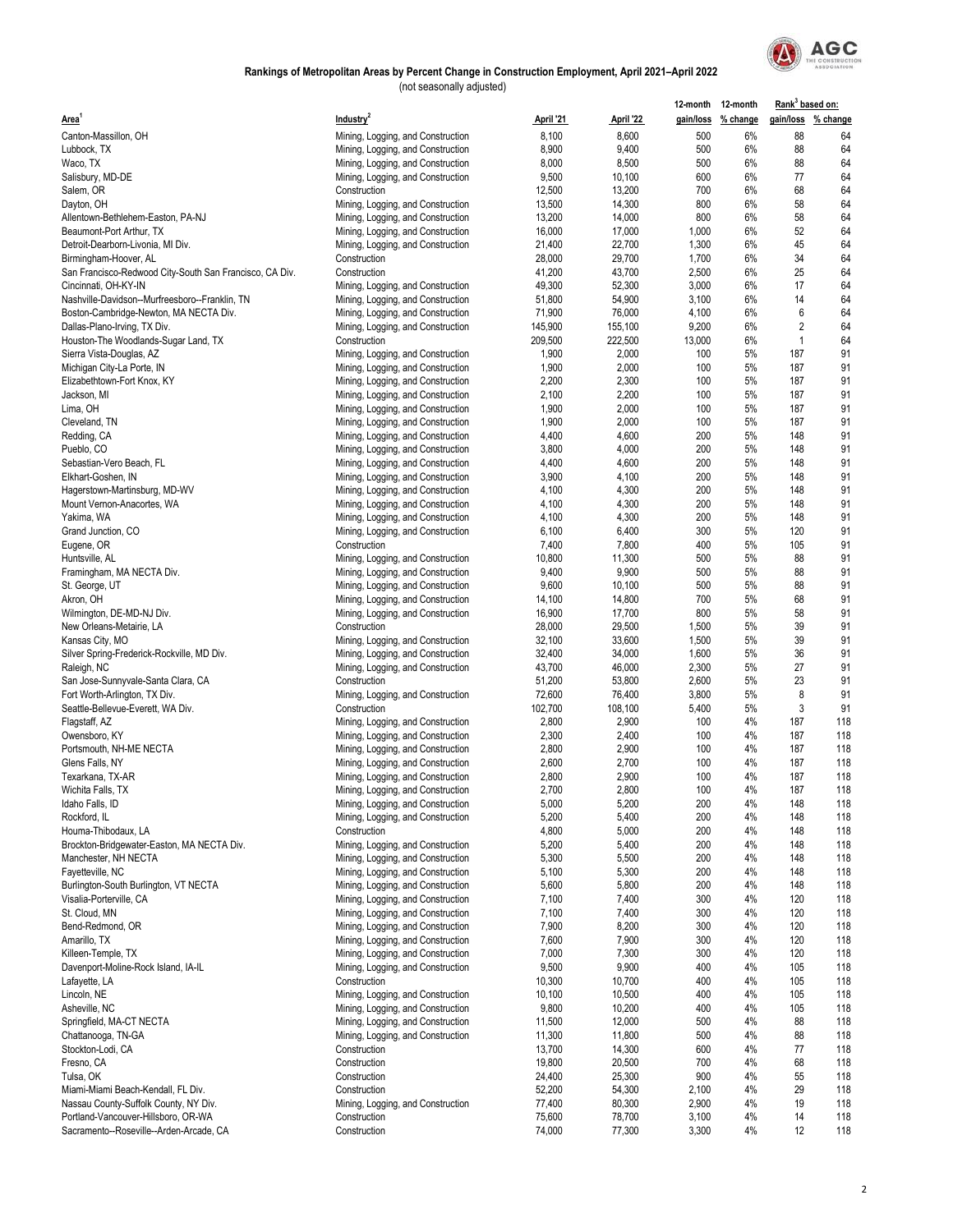

|                                                                        |                                                                        |                |                | 12-month 12-month |                    | Rank <sup>3</sup> based on: |                    |
|------------------------------------------------------------------------|------------------------------------------------------------------------|----------------|----------------|-------------------|--------------------|-----------------------------|--------------------|
| <b>Area</b>                                                            | Industry <sup>2</sup>                                                  | April '21      | April '22      |                   | gain/loss % change |                             | gain/loss % change |
| Tampa-St. Petersburg-Clearwater, FL                                    | Construction                                                           | 85,600         | 89,200         | 3,600             | 4%                 | 9                           | 118                |
| Florence-Muscle Shoals, AL                                             | Mining, Logging, and Construction                                      | 3,800          | 3,900          | 100               | 3%                 | 187                         | 150                |
| Merced, CA                                                             | Mining, Logging, and Construction                                      | 3,200          | 3,300          | 100               | 3%                 | 187                         | 150                |
| Dover, DE                                                              | Mining, Logging, and Construction                                      | 2,900          | 3,000          | 100               | 3%                 | 187                         | 150                |
| Bloomington, IN                                                        | Mining, Logging, and Construction                                      | 3,100          | 3,200          | 100               | 3%                 | 187                         | 150                |
| Lafayette-West Lafayette, IN                                           | Mining, Logging, and Construction                                      | 3,900          | 4,000          | 100               | 3%                 | 187                         | 150                |
| Taunton-Middleborough-Norton, MA NECTA Div.                            | Mining, Logging, and Construction                                      | 3,800          | 3,900          | 100               | 3%                 | 187                         | 150                |
| Binghamton, NY                                                         | Mining, Logging, and Construction                                      | 3,700          | 3,800          | 100               | 3%                 | 187                         | 150                |
| Albany, OR                                                             | Construction                                                           | 3,000          | 3,100          | 100               | 3%                 | 187                         | 150                |
| Erie, PA                                                               | Mining, Logging, and Construction                                      | 4,000          | 4,100          | 100               | 3%                 | 187                         | 150                |
| Jackson, TN                                                            | Mining, Logging, and Construction                                      | 3,400          | 3,500          | 100               | 3%                 | 187                         | 150                |
| Brownsville-Harlingen, TX                                              | Mining, Logging, and Construction                                      | 3,400          | 3,500          | 100               | 3%                 | 187                         | 150                |
| San Angelo, TX                                                         | Mining, Logging, and Construction                                      | 3,300          | 3,400          | 100               | 3%                 | 187                         | 150                |
| Sherman-Denison, TX                                                    | Mining, Logging, and Construction                                      | 3,200          | 3,300          | 100               | 3%                 | 187                         | 150                |
| Logan, UT-ID                                                           | Mining, Logging, and Construction                                      | 3,700          | 3,800          | 100               | 3%                 | 187                         | 150                |
| Prescott, AZ                                                           | Mining, Logging, and Construction                                      | 6,600          | 6,800          | 200               | 3%                 | 148                         | 150                |
| Salinas, CA                                                            | Construction                                                           | 6,400          | 6,600          | 200               | 3%                 | 148                         | 150                |
| Gainesville, FL                                                        | Mining, Logging, and Construction                                      | 6,200          | 6,400          | 200               | 3%                 | 148                         | 150                |
| Ocala, FL                                                              | Mining, Logging, and Construction                                      | 8,900          | 9,200          | 300               | 3%                 | 120                         | 150                |
| Fort Wayne, IN                                                         | Mining, Logging, and Construction                                      | 11,600         | 11,900         | 300               | 3%                 | 120                         | 150                |
| Jackson, MS                                                            | Construction                                                           | 10,500         | 10,800         | 300               | 3%                 | 120                         | 150                |
| Springfield, MO                                                        | Mining, Logging, and Construction                                      | 10,000         | 10,300         | 300               | 3%                 | 120                         | 150                |
| Kennewick-Richland, WA                                                 | Mining, Logging, and Construction                                      | 10,700         | 11,000         | 300               | 3%                 | 120                         | 150                |
| Appleton, WI                                                           | Mining, Logging, and Construction                                      | 9,100          | 9,400          | 300               | 3%                 | 120                         | 150                |
| Bridgeport-Stamford-Norwalk, CT NECTA                                  | Mining, Logging, and Construction                                      | 12,700         | 13,100         | 400               | 3%                 | 105                         | 150                |
| Washington, DC                                                         | Mining, Logging, and Construction                                      | 14,900         | 15,300         | 400               | 3%                 | 105                         | 150                |
| Pensacola-Ferry Pass-Brent, FL                                         | Mining, Logging, and Construction                                      | 12,600         | 13,000         | 400               | 3%                 | 105                         | 150                |
| Lake County-Kenosha County, IL-WI Div.                                 | Construction                                                           | 14,300         | 14,700         | 400               | 3%                 | 105                         | 150                |
| Greeley, CO                                                            | Mining, Logging, and Construction                                      | 15,300         | 15,800         | 500               | 3%                 | 88                          | 150                |
| Albany-Schenectady-Troy, NY                                            | Mining, Logging, and Construction                                      | 19,800         | 20,300         | 500               | 3%                 | 88                          | 150                |
| Spokane-Spokane Valley, WA                                             | Mining, Logging, and Construction                                      | 15,600         | 16,100         | 500               | 3%                 | 87                          | 150                |
| Providence-Warwick, RI-MA NECTA                                        | Construction                                                           | 25,200         | 26,000         | 800               | 3%                 | 58                          | 150                |
| Grand Rapids-Wyoming, MI                                               | Mining, Logging, and Construction                                      | 25,800         | 26,700         | 900               | 3%                 | 55                          | 150                |
| Indianapolis-Carmel-Anderson, IN                                       | Construction                                                           | 56,800         | 58,400         | 1,600             | 3%                 | 36                          | 150                |
| Warren-Troy-Farmington Hills, MI Div.                                  | Mining, Logging, and Construction                                      | 54,800         | 56,600         | 1,800             | 3%                 | 32                          | 150                |
| Las Vegas-Henderson-Paradise, NV                                       | Construction                                                           | 70,500         | 72,300         | 1,800             | 3%                 | 32                          | 150                |
| Denver-Aurora-Lakewood, CO                                             | Mining, Logging, and Construction                                      | 107,800        | 110,500        | 2,700             | 3%                 | 21                          | 150                |
| Tuscaloosa, AL                                                         | Mining, Logging, and Construction                                      | 5,900          | 6,000          | 100               | 2%                 | 187                         | 186                |
| Fort Smith, AR-OK                                                      | Mining, Logging, and Construction                                      | 5,000          | 5,100          | 100               | 2%                 | 187                         | 186                |
| Santa Cruz-Watsonville, CA                                             | Mining, Logging, and Construction                                      | 4,800          | 4,900          | 100               | 2%                 | 187                         | 186<br>186         |
| Punta Gorda, FL                                                        | Mining, Logging, and Construction                                      | 4,700          | 4,800          | 100               | 2%<br>2%           | 187                         | 186                |
| Coeur d'Alene, ID                                                      | Construction                                                           | 6,500          | 6,600<br>5,200 | 100<br>100        | 2%                 | 187<br>187                  | 186                |
| Haverhill-Newburyport-Amesbury Town, MA-NH NECTA Div.<br>Rochester, MN | Mining, Logging, and Construction<br>Mining, Logging, and Construction | 5,100<br>5,000 | 5,100          | 100               | 2%                 | 187                         | 186                |
| Atlantic City-Hammonton, NJ                                            | Mining, Logging, and Construction                                      | 5,700          | 5,800          | 100               | 2%                 | 187                         | 186                |
| Hickory-Lenoir-Morganton, NC                                           | Mining, Logging, and Construction                                      | 5,100          | 5,200          | 100               | 2%                 | 187                         | 186                |
| Medford, OR                                                            | Construction                                                           | 5,000          | 5,100          | 100               | 2%                 | 187                         | 186                |
| Tyler, TX                                                              | Mining, Logging, and Construction                                      | 6,300          | 6,400          | 100               | 2%                 | 187                         | 186                |
| Winston-Salem, NC                                                      | Mining, Logging, and Construction                                      | 12,000         | 12,200         | 200               | 2%                 | 148                         | 186                |
| Youngstown-Warren-Boardman, OH-PA                                      | Mining, Logging, and Construction                                      | 9,300          | 9,500          | 200               | 2%                 | 148                         | 186                |
| Roanoke, VA                                                            | Mining, Logging, and Construction                                      | 8,900          | 9,100          | 200               | 2%                 | 148                         | 186                |
| Oxnard-Thousand Oaks-Ventura, CA                                       | Construction                                                           | 17,000         | 17,300         | 300               | 2%                 | 120                         | 186                |
| Deltona-Daytona Beach-Ormond Beach, FL                                 | Mining, Logging, and Construction                                      | 14,200         | 14,500         | 300               | 2%                 | 120                         | 186                |
| Syracuse, NY                                                           | Mining, Logging, and Construction                                      | 12,600         | 12,900         | 300               | 2%                 | 120                         | 186                |
| El Paso, TX                                                            | Mining, Logging, and Construction                                      | 17,300         | 17,600         | 300               | 2%                 | 120                         | 186                |
| Camden, NJ Div.                                                        | Mining, Logging, and Construction                                      | 22,700         | 23,100         | 400               | 2%                 | 105                         | 186                |
| Charleston-North Charleston, SC                                        | Mining, Logging, and Construction                                      | 21,300         | 21,700         | 400               | 2%                 | 105                         | 186                |
| Hartford-West Hartford-East Hartford, CT NECTA                         | Mining, Logging, and Construction                                      | 20,100         | 20,600         | 500               | 2%                 | 88                          | 186                |
| North Port-Sarasota-Bradenton, FL                                      | Mining, Logging, and Construction                                      | 27,100         | 27,600         | 500               | 2%                 | 88                          | 186                |
| Boise City, ID                                                         | Mining, Logging, and Construction                                      | 30,600         | 31,100         | 500               | 2%                 | 88                          | 186                |
| Buffalo-Cheektowaga-Niagara Falls, NY                                  | Mining, Logging, and Construction                                      | 20,300         | 20,800         | 500               | 2%                 | 88                          | 186                |
| Tacoma-Lakewood, WA Div.                                               | Construction                                                           | 25,300         | 25,900         | 600               | 2%                 | 77                          | 186                |
| Cape Coral-Fort Myers, FL                                              | Mining, Logging, and Construction                                      | 34,300         | 35,000         | 700               | 2%                 | 68                          | 186                |
| Milwaukee-Waukesha-West Allis, WI                                      | Construction                                                           | 32,900         | 33,700         | 800               | 2%                 | 58                          | 186                |
| West Palm Beach-Boca Raton-Delray Beach, FL Div.                       | Construction                                                           | 38,500         | 39,400         | 900               | 2%                 | 55                          | 186                |
| Columbus, OH                                                           | Mining, Logging, and Construction                                      | 44,800         | 45,900         | 1,100             | 2%                 | 48                          | 186                |
| Baltimore-Columbia-Towson, MD                                          | Mining, Logging, and Construction                                      | 79,700         | 81,200         | 1,500             | 2%                 | 39                          | 186                |
| Chicago-Naperville-Arlington Heights, IL Div.                          | Construction                                                           | 128,300        | 130,300        | 2,000             | 2%                 | 30                          | 186                |
| Phoenix-Mesa-Scottsdale, AZ                                            | Construction                                                           | 138,000        | 141,100        | 3,100             | 2%                 | 14                          | 186                |
| Modesto, CA                                                            | Mining, Logging, and Construction                                      | 10,600         | 10,700         | 100               | 1%                 | 187                         | 218                |
| San Rafael, CA Div.                                                    | Construction                                                           | 7,600          | 7,700          | 100               | 1%                 | 187                         | 218                |
| Evansville, IN-KY                                                      | Mining, Logging, and Construction                                      | 9,300          | 9,400          | 100               | 1%                 | 187                         | 218                |
| Harrisburg-Carlisle, PA                                                | Mining, Logging, and Construction                                      | 11,900         | 12,000         | 100               | 1%                 | 187                         | 218                |
| Philadelphia City, PA                                                  | Mining, Logging, and Construction                                      | 11,700         | 11,800         | 100               | 1%                 | 187                         | 218                |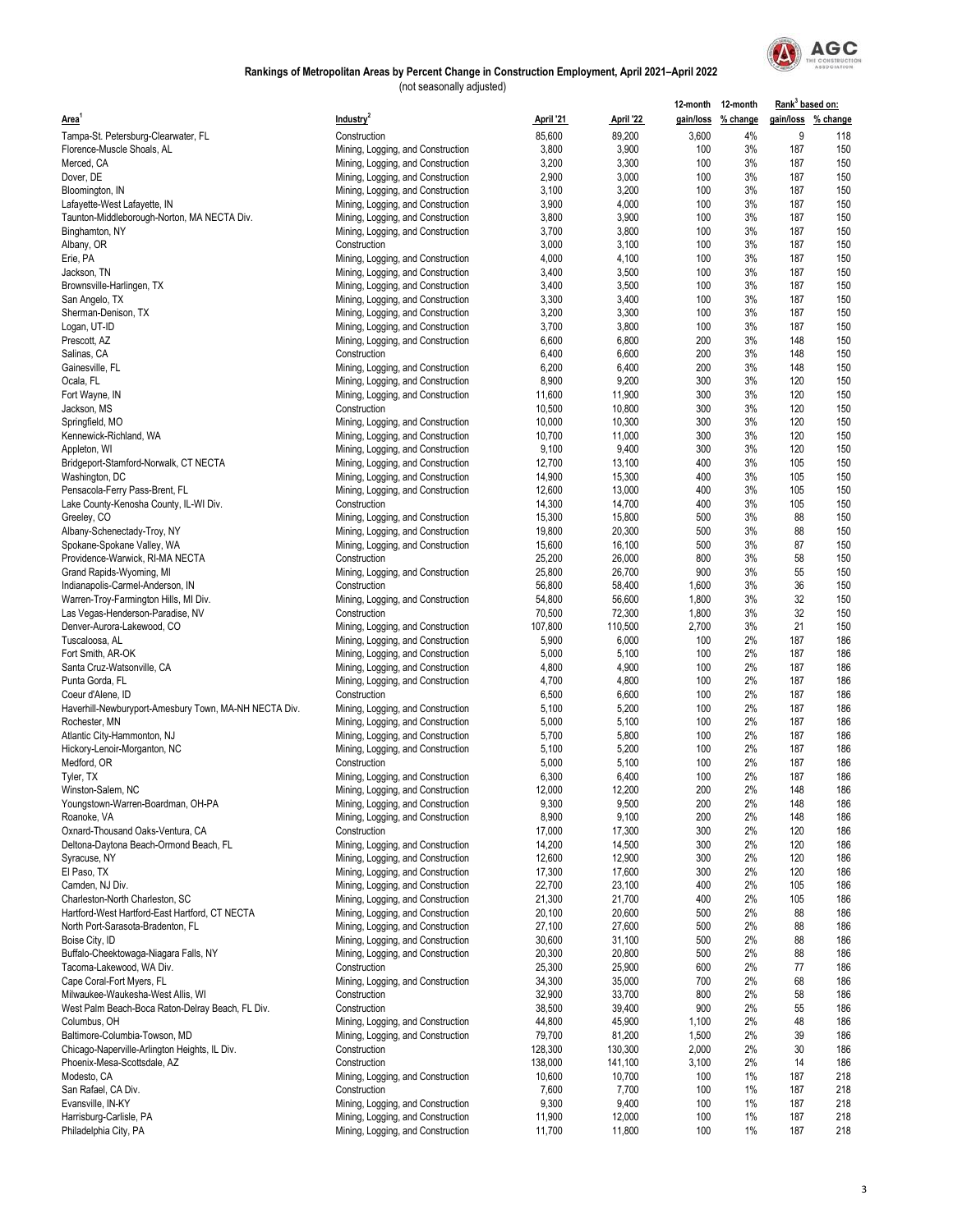

|                                                        |                                   |           |           |       | 12-month 12-month  | Rank <sup>3</sup> based on: |     |
|--------------------------------------------------------|-----------------------------------|-----------|-----------|-------|--------------------|-----------------------------|-----|
| Area <sup>1</sup>                                      | Industry <sup>2</sup>             | April '21 | April '22 |       | gain/loss % change | gain/loss % change          |     |
| Myrtle Beach-Conway-North Myrtle Beach, SC-NC          | Mining, Logging, and Construction | 10,900    | 11,000    | 100   | 1%                 | 187                         | 218 |
| Bellingham, WA                                         | Mining, Logging, and Construction | 8,300     | 8,400     | 100   | 1%                 | 187                         | 218 |
| Tucson, AZ                                             | Construction                      | 17,800    | 18,000    | 200   | 1%                 | 148                         | 218 |
| Santa Rosa, CA                                         | Construction                      | 15,900    | 16,100    | 200   | 1%                 | 147                         | 218 |
| Oklahoma City, OK                                      | Construction                      | 31,400    | 31,700    | 300   | 1%                 | 120                         | 218 |
| Fort Lauderdale-Pompano Beach-Deerfield Beach, FL Div. | Construction                      | 49,000    | 49,600    | 600   | 1%                 | 77                          | 218 |
| Anaheim-Santa Ana-Irvine, CA Div.                      | Construction                      | 101,800   | 102,600   | 800   | 1%                 | 58                          | 218 |
| Atlanta-Sandy Springs-Roswell, GA                      | Construction                      | 129,700   | 130,700   | 1,000 | 1%                 | 52                          | 218 |
| San Diego-Carlsbad, CA                                 | Construction                      | 83,100    | 84,200    | 1,100 | 1%                 | 48                          | 218 |
| Baton Rouge, LA                                        | Construction                      | 42,500    | 42,700    | 200   | 1%                 | 148                         | 232 |
| Montgomery County-Bucks County-Chester County, PA Div. | Mining, Logging, and Construction | 56,300    | 56,500    | 200   | 0.4%               | 148                         | 233 |
| Los Angeles-Long Beach-Glendale, CA Div.               | Construction                      | 151,200   | 151,700   | 500   | 0.3%               | 88                          | 234 |
| Orange-Rockland-Westchester, NY                        | Mining, Logging, and Construction | 42,800    | 42,900    | 100   | 0.2%               | 187                         | 235 |
| Anniston-Oxford-Jacksonville, AL                       | Mining, Logging, and Construction | 1,100     | 1,100     | 0     | 0%                 | 236                         | 236 |
| Decatur, AL                                            | Mining, Logging, and Construction | 4,300     | 4,300     | 0     | 0%                 | 236                         | 236 |
| Mobile, AL                                             | Mining, Logging, and Construction | 11,100    | 11,100    | 0     | 0%                 | 236                         | 236 |
| Montgomery, AL                                         | Mining, Logging, and Construction | 6,600     | 6,600     | 0     | 0%                 | 236                         | 236 |
| Chico, CA                                              | Mining, Logging, and Construction | 4,300     | 4,300     | 0     | 0%                 | 236                         | 236 |
| Hanford-Corcoran, CA                                   | Mining, Logging, and Construction | 1,000     | 1,000     | 0     | 0%                 | 236                         | 236 |
| Madera, CA                                             | Mining, Logging, and Construction | 2,200     | 2,200     | 0     | $0\%$              | 236                         | 236 |
| Santa Maria-Santa Barbara, CA                          | Construction                      | 9,100     | 9,100     | 0     | 0%                 | 236                         | 236 |
| Yuba City, CA                                          | Mining, Logging, and Construction | 2,800     | 2,800     | 0     | 0%                 | 236                         | 236 |
| Boulder, CO                                            | Mining, Logging, and Construction | 5,600     | 5,600     | 0     | 0%                 | 236                         | 236 |
| Crestview-Fort Walton Beach-Destin, FL                 | Mining, Logging, and Construction | 7,300     | 7,300     | 0     | 0%                 | 236                         | 236 |
| Panama City, FL                                        | Mining, Logging, and Construction | 7,000     | 7,000     | 0     | 0%                 | 236                         | 236 |
| Columbus, GA-AL                                        | Mining, Logging, and Construction | 4,800     | 4,800     | 0     | $0\%$              | 236                         | 236 |
| Pocatello, ID                                          | Mining, Logging, and Construction | 2,200     | 2,200     | 0     | $0\%$              | 236                         | 236 |
| Danville, IL                                           | Mining, Logging, and Construction | 600       | 600       | 0     | 0%                 | 236                         | 236 |
| Kankakee, IL                                           | Mining, Logging, and Construction | 1,300     | 1,300     | 0     | 0%                 | 236                         | 236 |
| Kokomo, IN                                             | Mining, Logging, and Construction | 1,300     | 1,300     | 0     | 0%                 | 236                         | 236 |
| Bowling Green, KY                                      | Mining, Logging, and Construction | 3,400     | 3,400     | 0     | 0%                 | 236                         | 236 |
| Lewiston-Auburn, ME NECTA                              | Mining, Logging, and Construction | 2,900     | 2,900     | 0     | 0%                 | 236                         | 236 |
| Barnstable Town, MA NECTA                              | Mining, Logging, and Construction | 7,500     | 7,500     | 0     | $0\%$              | 236                         | 236 |
| Lynn-Saugus-Marblehead, MA NECTA Div.                  | Mining, Logging, and Construction | 1,900     | 1,900     | 0     | 0%                 | 236                         | 236 |
| New Bedford, MA NECTA                                  | Mining, Logging, and Construction | 2,700     | 2,700     | 0     | 0%                 | 236                         | 236 |
| Pittsfield, MA NECTA                                   | Mining, Logging, and Construction | 2,000     | 2,000     | 0     | 0%                 | 236                         | 236 |
| Ann Arbor, MI                                          | Mining, Logging, and Construction | 4,900     | 4,900     | 0     | $0\%$              | 236                         | 236 |
| Kalamazoo-Portage, MI                                  | Mining, Logging, and Construction | 6,700     | 6,700     | 0     | 0%                 | 236                         | 236 |
|                                                        |                                   |           |           | 0     | 0%                 | 236                         | 236 |
| Lansing-East Lansing, MI                               | Mining, Logging, and Construction | 8,300     | 8,300     |       |                    |                             |     |
| Monroe, MI                                             | Mining, Logging, and Construction | 1,800     | 1,800     | 0     | 0%                 | 236                         | 236 |
| Las Cruces, NM                                         | Mining, Logging, and Construction | 4,000     | 4,000     | 0     | 0%                 | 236                         | 236 |
| Elmira, NY                                             | Mining, Logging, and Construction | 1,300     | 1,300     | 0     | 0%                 | 236                         | 236 |
| Ithaca, NY                                             | Mining, Logging, and Construction | 1,200     | 1,200     | 0     | 0%                 | 236                         | 236 |
| Kingston, NY                                           | Mining, Logging, and Construction | 2,800     | 2,800     | 0     | 0%                 | 236                         | 236 |
| Watertown-Fort Drum, NY                                | Mining, Logging, and Construction | 1,600     | 1,600     | 0     | 0%                 | 236                         | 236 |
| Burlington, NC                                         | Mining, Logging, and Construction | 3,200     | 3,200     | 0     | 0%                 | 236                         | 236 |
| Durham-Chapel Hill, NC                                 | Mining, Logging, and Construction | 9,300     | 9,300     | 0     | 0%                 | 236                         | 236 |
| Greensboro-High Point, NC                              | Mining, Logging, and Construction | 16,900    | 16,900    | 0     | 0%                 | 236                         | 236 |
| Rocky Mount, NC                                        | Mining, Logging, and Construction | 2,500     | 2,500     | 0     | $0\%$              | 236                         | 236 |
| Wilmington, NC                                         | Mining, Logging, and Construction | 9,700     | 9,700     | 0     | 0%                 | 236                         | 236 |
| Bismarck, ND                                           | Mining, Logging, and Construction | 4,400     | 4,400     | 0     | $0\%$              | 236                         | 236 |
| Springfield, OH                                        | Mining, Logging, and Construction | 1,200     | 1,200     | 0     | 0%                 | 236                         | 236 |
| Corvallis, OR                                          | Mining, Logging, and Construction | 1,400     | 1,400     | 0     | $0\%$              | 236                         | 236 |
| Altoona, PA                                            | Mining, Logging, and Construction | 2,800     | 2,800     | 0     | 0%                 | 236                         | 236 |
| Chambersburg-Waynesboro, PA                            | Mining, Logging, and Construction | 2,500     | 2,500     | 0     | 0%                 | 236                         | 236 |
| East Stroudsburg, PA                                   | Mining, Logging, and Construction | 1,800     | 1,800     | 0     | 0%                 | 236                         | 236 |
| Gettysburg, PA                                         | Mining, Logging, and Construction | 1,800     | 1,800     | 0     | 0%                 | 236                         | 236 |
| Delaware County, PA                                    | Mining, Logging, and Construction | 11,900    | 11,900    | 0     | 0%                 | 236                         | 236 |
| Greenville-Anderson-Mauldin, SC                        | Mining, Logging, and Construction | 19,700    | 19,700    | 0     | $0\%$              | 236                         | 236 |
| Spartanburg, SC                                        | Mining, Logging, and Construction | 7,300     | 7,300     | 0     | 0%                 | 236                         | 236 |
| Rapid City, SD                                         | Mining, Logging, and Construction | 5,400     | 5,400     | 0     | 0%                 | 236                         | 236 |
| Kingsport-Bristol-Bristol, TN-VA                       | Mining, Logging, and Construction | 5,400     | 5,400     | 0     | 0%                 | 236                         | 236 |
| Abilene, TX                                            | Mining, Logging, and Construction | 4,400     | 4,400     | 0     | $0\%$              | 236                         | 236 |
| Austin-Round Rock, TX                                  | Mining, Logging, and Construction | 72,700    | 72,700    | 0     | $0\%$              | 236                         | 236 |
| College Station-Bryan, TX                              | Mining, Logging, and Construction | 7,400     | 7,400     | 0     | 0%                 | 236                         | 236 |
| Lynchburg, VA                                          | Mining, Logging, and Construction | 5,900     | 5,900     | 0     | $0\%$              | 236                         | 236 |
| Bremerton-Silverdale, WA                               | Mining, Logging, and Construction | 5,200     | 5,200     | 0     | 0%                 | 236                         | 236 |
| Walla Walla, WA                                        | Mining, Logging, and Construction | 1,500     | 1,500     | 0     | 0%                 | 236                         | 236 |
| Eau Claire, WI                                         | Mining, Logging, and Construction | 3,700     | 3,700     | 0     | 0%                 | 236                         | 236 |
| Janesville-Beloit, WI                                  | Mining, Logging, and Construction | 3,400     | 3,400     | 0     | $0\%$              | 236                         | 236 |
| La Crosse-Onalaska, WI-MN                              | Mining, Logging, and Construction | 2,900     | 2,900     | 0     | 0%                 | 236                         | 236 |
| Madison, WI                                            | Mining, Logging, and Construction | 18,200    | 18,200    | 0     | 0%                 | 236                         | 236 |
| Oshkosh-Neenah, WI                                     | Mining, Logging, and Construction | 5,700     | 5,700     | 0     | $0\%$              | 236                         | 236 |
| Sheboygan, WI                                          | Mining, Logging, and Construction | 2,400     | 2,400     | 0     | 0%                 | 236                         | 236 |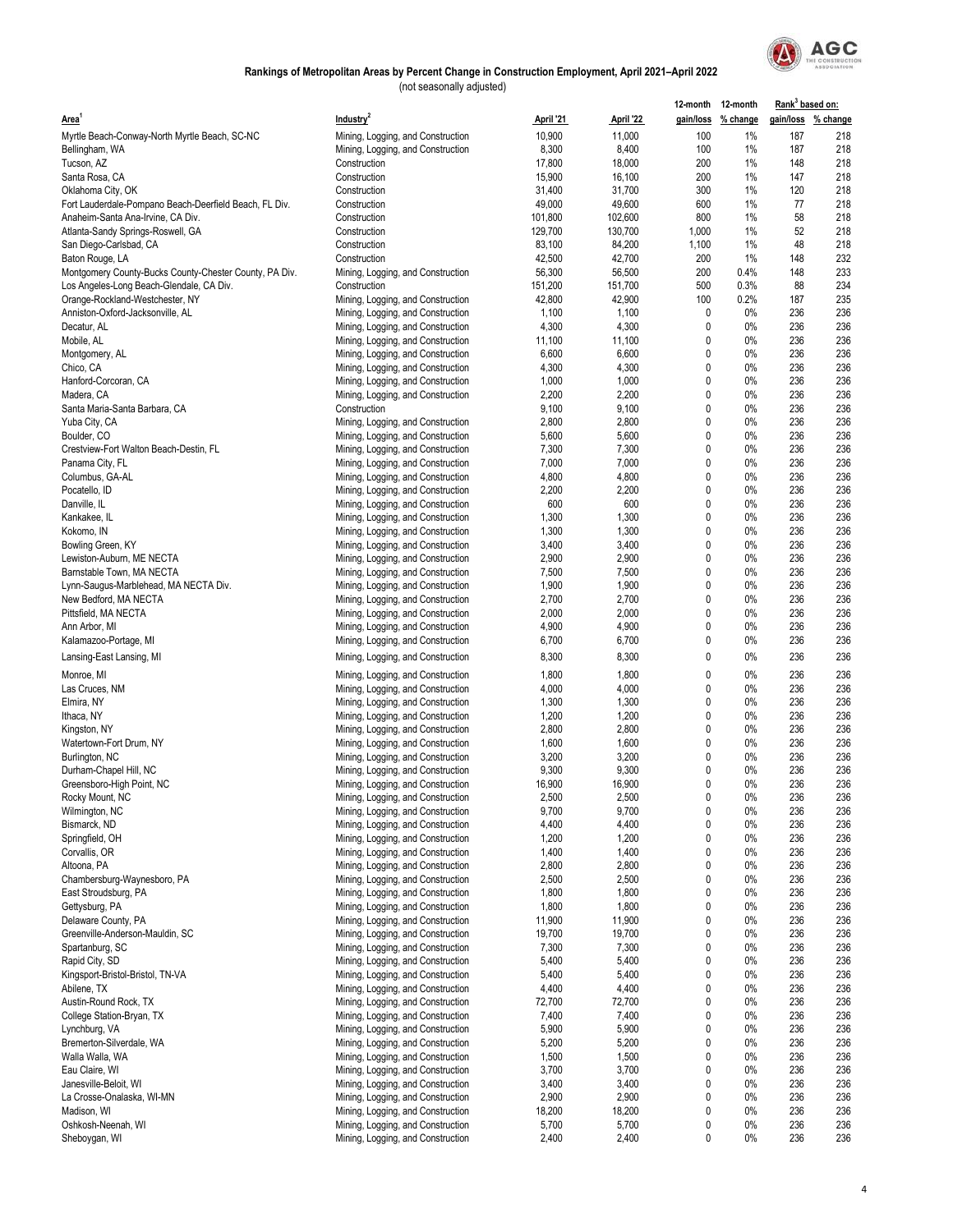

(not seasonally adjusted)

|                                            |                                   |           |           |          | 12-month 12-month  | Rank <sup>3</sup> based on: |                    |
|--------------------------------------------|-----------------------------------|-----------|-----------|----------|--------------------|-----------------------------|--------------------|
| Area <sup>'</sup>                          | Industry <sup>2</sup>             | April '21 | April '22 |          | gain/loss % change |                             | gain/loss % change |
| Riverside-San Bernardino-Ontario, CA       | Construction                      | 110,100   | 109,900   | $-200$   | $-0.2%$            | 323                         | 297                |
| Pittsburgh, PA                             | Construction                      | 60,300    | 60,200    | $-100$   | $-0.2%$            | 297                         | 297                |
| Charlotte-Concord-Gastonia, NC-SC          | Mining, Logging, and Construction | 70,700    | 70,400    | $-300$   | $-0.4%$            | 328                         | 299                |
| Northern Virginia, VA                      | Mining, Logging, and Construction | 79,700    | 79,400    | $-300$   | $-0.4%$            | 328                         | 299                |
| Ogden-Clearfield, UT                       | Mining, Logging, and Construction | 22,000    | 21,900    | $-100$   | $-1%$              | 297                         | 301                |
| New York City, NY                          | Mining, Logging, and Construction | 141,200   | 139,100   | $-2,100$ | $-1%$              | 357                         | 302                |
| Virginia Beach-Norfolk-Newport News, VA-NC | Mining, Logging, and Construction | 39,800    | 39,400    | -400     | $-1%$              | 340                         | 302                |
| Bakersfield, CA                            | Construction                      | 15,400    | 15,200    | $-200$   | $-1%$              | 323                         | 302                |
| Lancaster, PA                              | Mining, Logging, and Construction | 18,200    | 18,000    | $-200$   | $-1%$              | 323                         | 302                |
| Fayetteville-Springdale-Rogers, AR-MO      | Mining, Logging, and Construction | 13,700    | 13,600    | $-100$   | $-1%$              | 297                         | 302                |
| Colorado Springs, CO                       | Mining, Logging, and Construction | 18,800    | 18,700    | $-100$   | $-1%$              | 297                         | 302                |
| New Haven, CT NECTA                        | Mining, Logging, and Construction | 11,100    | 11,000    | $-100$   | $-1%$              | 297                         | 302                |
| Elgin, IL Div.                             | Construction                      | 13,600    | 13,500    | $-100$   | $-1%$              | 297                         | 302                |
| Worcester, MA-CT NECTA                     | Mining, Logging, and Construction | 11,700    | 11,600    | $-100$   | $-1%$              | 297                         | 302                |
| Fargo, ND-MN                               | Mining, Logging, and Construction | 8,600     | 8,500     | $-100$   | $-1%$              | 297                         | 302                |
| York-Hanover, PA                           | Mining, Logging, and Construction | 12,100    | 12,000    | $-100$   | $-1%$              | 297                         | 302                |
| Corpus Christi, TX                         | Mining, Logging, and Construction | 19,100    | 19,000    | $-100$   | $-1%$              | 297                         | 302                |
| Longview, TX                               | Mining, Logging, and Construction | 12,300    | 12,200    | $-100$   | $-1%$              | 297                         | 302                |
| Green Bay, WI                              | Mining, Logging, and Construction | 8,000     | 7,900     | $-100$   | $-1%$              | 297                         | 302                |
| Minneapolis-St. Paul-Bloomington, MN-WI    | Mining, Logging, and Construction | 84,600    | 83,100    | $-1,500$ | $-2%$              | 356                         | 316                |
| Oakland-Hayward-Berkeley, CA Div.          | Construction                      | 74,000    | 72,600    | $-1,400$ | $-2%$              | 354                         | 316                |
| San Antonio-New Braunfels, TX              | Construction                      | 57,400    | 56,400    | $-1,000$ | $-2%$              | 350                         | 316                |
| Urban Honolulu, HI                         | Mining, Logging, and Construction | 27,200    | 26,600    | $-600$   | $-2%$              | 345                         | 316                |
| Port St. Lucie, FL                         | Mining, Logging, and Construction | 12,900    | 12,600    | $-300$   | $-2%$              | 328                         | 316                |
| Tallahassee, FL                            | Mining, Logging, and Construction | 8,300     | 8,100     | $-200$   | $-2%$              | 323                         | 316                |
| Kahului-Wailuku-Lahaina, HI                | Mining, Logging, and Construction | 4,300     | 4,200     | $-100$   | $-2%$              | 297                         | 316                |
| Topeka, KS                                 | Mining, Logging, and Construction | 5,600     | 5,500     | $-100$   | $-2%$              | 297                         | 316                |
| Nashua, NH-MA NECTA Div.                   | Mining, Logging, and Construction | 5,900     | 5,800     | $-100$   | $-2%$              | 297                         | 316                |
| Middlesex-Monmouth-Ocean, NJ               | Mining, Logging, and Construction | 40,500    | 39,100    | $-1,400$ | $-3%$              | 354                         | 325                |
| Richmond, VA                               | Mining, Logging, and Construction | 41,600    | 40,300    | $-1,300$ | $-3%$              | 352                         | 325                |
| Calvert-Charles-Prince George's, MD        | Mining, Logging, and Construction | 33,400    | 32,400    | $-1,000$ | $-3%$              | 350                         | 325                |
| Louisville/Jefferson County, KY-IN         | Mining, Logging, and Construction | 28,800    | 28,000    | $-800$   | $-3%$              | 346                         | 325                |
| Little Rock-North Little Rock-Conway, AR   | Mining, Logging, and Construction | 18,500    | 18,000    | $-500$   | $-3%$              | 343                         | 325                |
| Augusta-Richmond County, GA-SC             | Mining, Logging, and Construction | 19,300    | 18,800    | $-500$   | $-3%$              | 343                         | 325                |
| Lexington-Fayette, KY                      | Mining, Logging, and Construction | 13,300    | 12,900    | $-400$   | $-3%$              | 340                         | 325                |
| Portland-South Portland, ME NECTA          | Mining, Logging, and Construction | 10,500    | 10,200    | -300     | $-3%$              | 328                         | 325                |
| Scranton--Wilkes-Barre--Hazleton, PA       | Mining, Logging, and Construction | 10,600    | 10,300    | $-300$   | $-3%$              | 328                         | 325                |
| Champaign-Urbana, IL                       | Mining, Logging, and Construction | 3,800     | 3,700     | $-100$   | $-3%$              | 297                         | 325                |
| Springfield, IL                            | Mining, Logging, and Construction | 3,600     | 3,500     | $-100$   | $-3%$              | 297                         | 325                |
| Vineland-Bridgeton, NJ                     | Mining, Logging, and Construction | 3,000     | 2,900     | $-100$   | $-3%$              | 297                         | 325                |
| Utica-Rome, NY                             | Mining, Logging, and Construction | 3,200     | 3,100     | $-100$   | $-3%$              | 297                         | 325                |
| Racine, WI                                 | Mining, Logging, and Construction | 3,200     | 3,100     | $-100$   | $-3%$              | 297                         | 325                |
| Bergen-Hudson-Passaic, NJ                  | Mining, Logging, and Construction | 29,100    | 27,800    | $-1,300$ | -4%                | 352                         | 339                |
| Palm Bay-Melbourne-Titusville, FL          | Mining, Logging, and Construction | 17,800    | 17,000    | -800     | $-4%$              | 346                         | 339                |
| Peoria, IL                                 | Mining, Logging, and Construction | 8,000     | 7,700     | $-300$   | $-4%$              | 328                         | 339                |
| Dutchess County-Putnam County, NY Div.     | Mining, Logging, and Construction | 8,400     | 8,100     | $-300$   | -4%                | 328                         | 339                |
| Reading, PA                                | Mining, Logging, and Construction | 7,600     | 7,300     | $-300$   | -4%                | 328                         | 339                |
| Charlottesville, VA                        | Mining, Logging, and Construction | 5,600     | 5,400     | $-200$   | -4%                | 323                         | 339                |
| Wausau, WI                                 | Mining, Logging, and Construction | 2,500     | 2,400     | $-100$   | -4%                | 297                         | 339                |
| Orlando-Kissimmee-Sanford, FL              | Construction                      | 82,500    | 78,700    | $-3,800$ | $-5%$              | 358                         | 346                |
| Columbia, SC                               | Mining, Logging, and Construction | 16,900    | 16,000    | -900     | $-5%$              | 348                         | 346                |
| El Centro, CA                              | Mining, Logging, and Construction | 2,000     | 1,900     | $-100$   | $-5%$              | 297                         | 346                |
| Battle Creek, MI                           | Mining, Logging, and Construction | 1,900     | 1,800     | $-100$   | $-5%$              | 297                         | 346                |
| Dover-Durham, NH-ME NECTA                  | Mining, Logging, and Construction | 2,000     | 1,900     | $-100$   | $-5%$              | 297                         | 346                |
| Lakeland-Winter Haven, FL                  | Mining, Logging, and Construction | 15,600    | 14,700    | -900     | -6%                | 348                         | 351                |
| Charleston, WV                             | Mining, Logging, and Construction | 6,600     | 6,200     | -400     | $-6%$              | 340                         | 351                |
| Muncie, IN                                 | Mining, Logging, and Construction | 1,600     | 1,500     | $-100$   | $-6%$              | 297                         | 351                |
| Napa, CA                                   | Mining, Logging, and Construction | 4,600     | 4,300     | $-300$   | $-7%$              | 328                         | 354                |
| Greenville, NC                             | Mining, Logging, and Construction | 3,700     | 3,400     | $-300$   | $-8%$              | 328                         | 355                |
| Gadsden, AL                                | Mining, Logging, and Construction | 1,100     | 1,000     | $-100$   | -9%                | 297                         | 356                |
| Niles-Benton Harbor, MI                    | Mining, Logging, and Construction | 2,400     | 2,100     | $-300$   | $-13%$             | 328                         | 357                |
| Lewiston, ID-WA                            | Construction                      | 1,800     | 1,500     | $-300$   | $-17%$             | 328                         | 358                |

<sup>[1](https://www.bea.gov/regional/docs/msalist.cfm)</sup>[Area](https://www.bea.gov/regional/docs/msalist.cfm)[: Metropolitan statistical areas \(MSAs\) are designated by the Office of](https://www.bea.gov/regional/docs/msalist.cfm) Management and Budget. MSAs generally cover one or more entire counties or county equivalents or New England City and Town Area (NECTA) in the [England states. There are 11 MSAs with more than 2,500,000 people. Emplo](https://www.bea.gov/regional/docs/msalist.cfm)yment in these MSAs is presented in two or more divisions (Div.) or subdivisions rather than for the MSA as a whole. See Metro Divisions tab for emplo [those metros and each of their divisions.](https://www.bea.gov/regional/docs/msalist.cfm) 

<sup>2</sup>Industry: The Bureau of Labor Statistics (BLS) only reports construction employment combined with mining and logging in most metros, because of small sample sizes or to preserve confidentiality for industries with few employers. Metro data is not seasonally adjusted.

<sup>3</sup>Rank: BLS currently provides construction (or combined construction, mining and logging) employment data for 358 metro areas, rounded to the nearest 100. Thus, it is not possible to calculate percent changes more accurately than to the nearest whole percent and all metro areas with the same whole-percent change in employment are ranked the same. (Exception: Employment changes of less than 0.5% are shown and ranked based on the nearest 0.1%.)